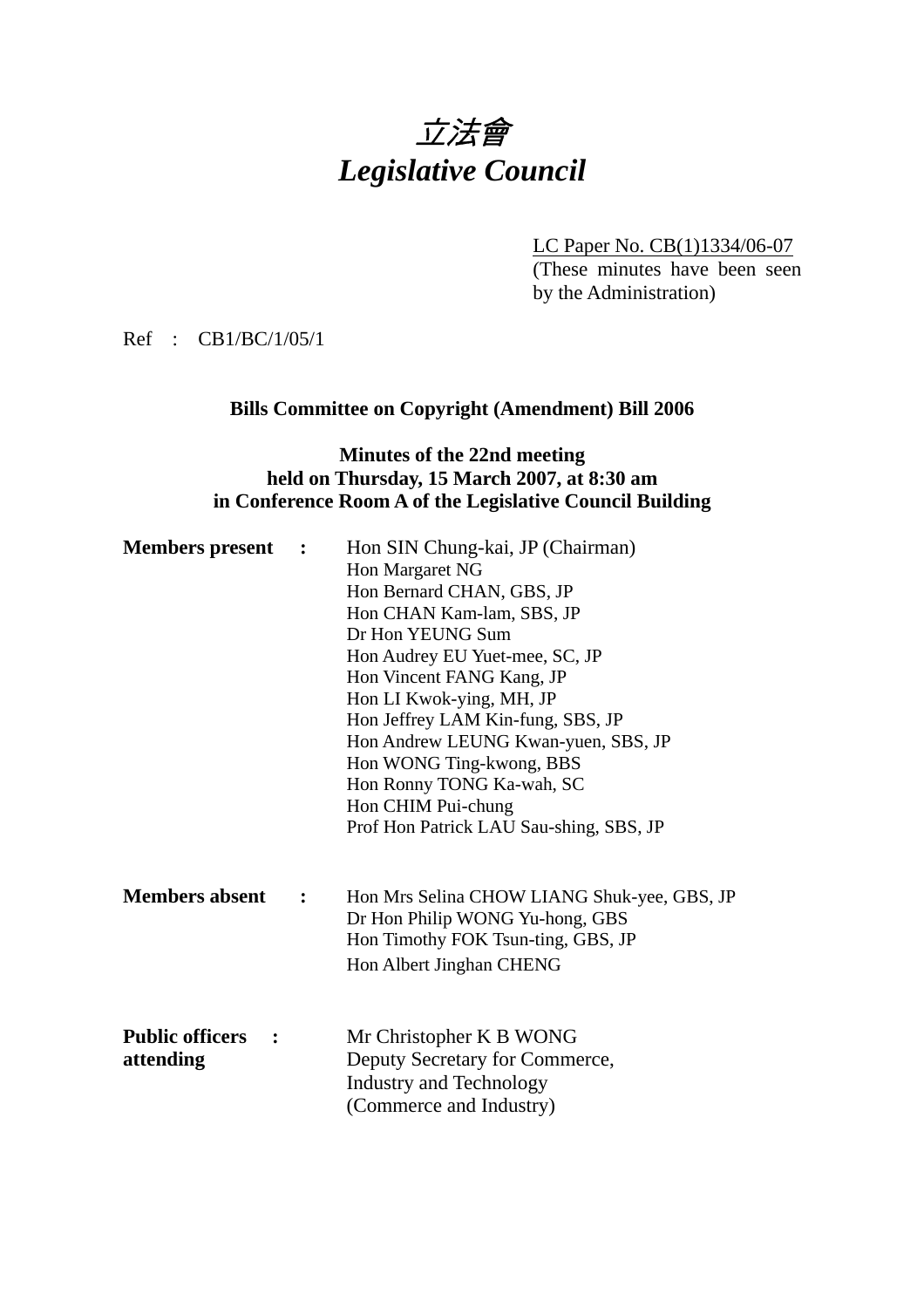|                             | Ms Priscilla TO<br>Principal Assistant Secretary for<br>Commerce, Industry and Technology<br>(Commerce and Industry)            |
|-----------------------------|---------------------------------------------------------------------------------------------------------------------------------|
|                             | Miss Eugenia CHUNG<br><b>Assistant Secretary for Commerce,</b><br><b>Industry and Technology</b><br>(Commerce and Industry)     |
|                             | Ms Ada LEUNG<br><b>Assistant Director of Intellectual Property</b><br><b>Intellectual Property Department</b>                   |
|                             | Ms Maria NG<br>Senior Solicitor<br><b>Intellectual Property Department</b>                                                      |
|                             | Mr Michael LAM<br><b>Senior Assistant Law Draftsman</b><br>Department of Justice                                                |
|                             | Ms Rayne CHAI<br><b>Senior Government Counsel</b><br>Department of Justice                                                      |
|                             | Mr Ben HO<br>Senior Superintendent<br><b>Intellectual Property Investigation Bureau</b><br><b>Customs and Excise Department</b> |
| <b>Clerk in attendance:</b> | Miss Polly YEUNG<br>Chief Council Secretary (1)3                                                                                |
| <b>Staff in attendance:</b> | <b>Miss Kitty CHENG</b><br>Assistant Legal Adviser 5                                                                            |
|                             | Ms YUE Tin-po<br>Senior Council Secretary (1)5                                                                                  |

Action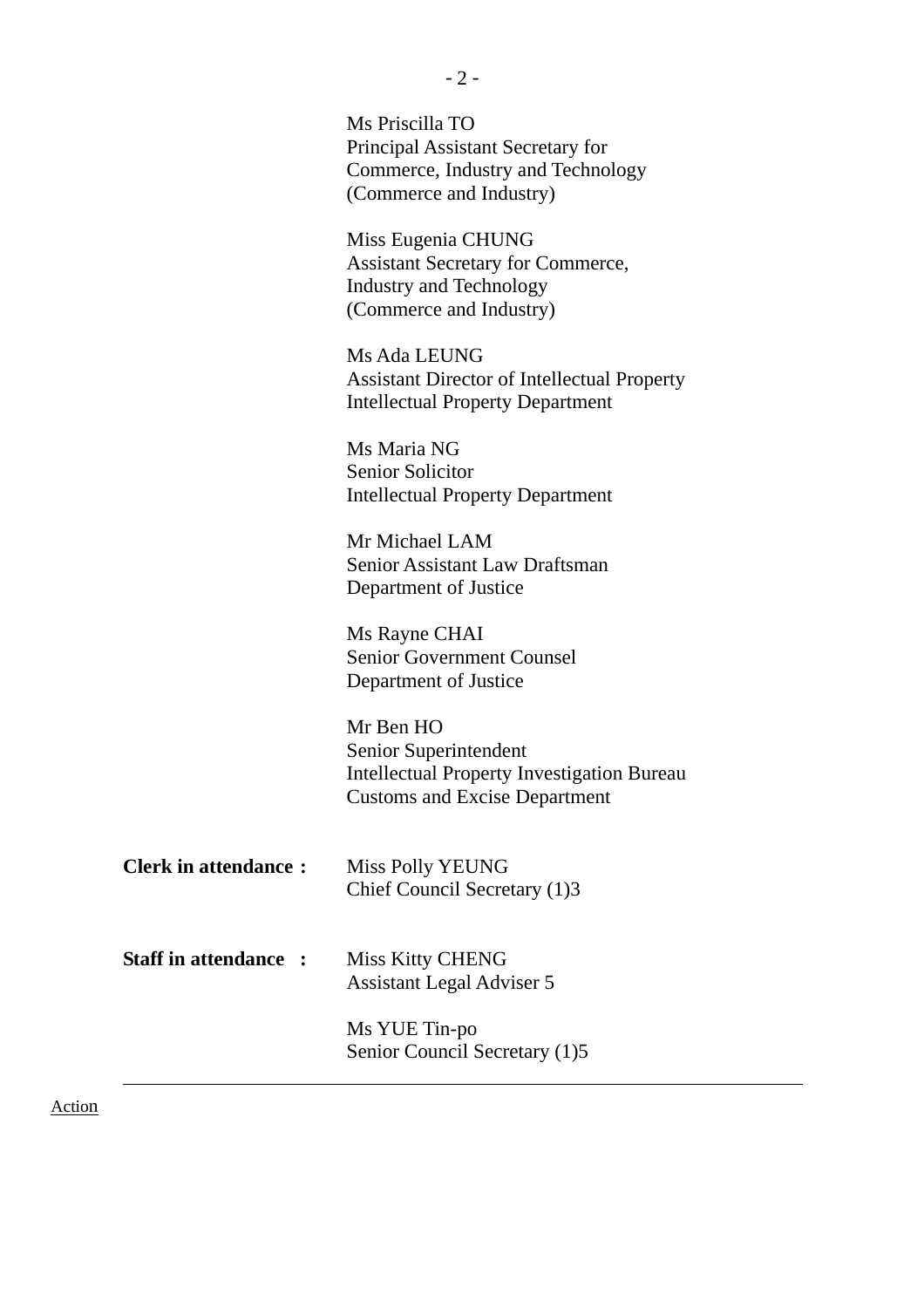| I            | Confirmation of minutes and matters arising                         |                                                                                                                                                                                                                                                                              |
|--------------|---------------------------------------------------------------------|------------------------------------------------------------------------------------------------------------------------------------------------------------------------------------------------------------------------------------------------------------------------------|
|              | LC Paper No. CB(1)1126/06-07                                        | -- Minutes of meeting<br>held<br>on<br>12 February 2007                                                                                                                                                                                                                      |
|              | The minutes of the meeting held on 12 February 2007 were confirmed. |                                                                                                                                                                                                                                                                              |
| $\mathbf{I}$ | <b>Papers issued since last meeting</b>                             |                                                                                                                                                                                                                                                                              |
|              | LC Paper No. $CB(1)1107/06-07(01)$                                  | submission<br>21<br>-- Joint<br>dated<br>November 2006 from Hong Kong<br>Cable<br>Television<br>Limited,<br>International Federation of the<br>Phonographic Industry<br>(Hong<br>Group)<br>Limited<br>Kong<br>and<br>Television Broadcasts Limited<br>(English version only) |
|              | LC Paper No. CB(1)1107/06-07(02)                                    | -- Submission dated 14 December<br>2006 from Johnson Stokes &<br>Master on behalf of the Hong<br>Kong Comics & Animation<br>Federation (English version only)                                                                                                                |
|              | LC Paper No. $CB(1)1107/06-07(03)$                                  | -- Submission dated<br>30<br>January<br>2007 from Hong Kong Retail<br><b>Management Association (English</b><br>version only)                                                                                                                                                |
|              | LC Paper No. CB(1)1107/06-07(04)                                    | -- Submission dated 9 February<br>2007 from Hong Kong Institute of<br>Certified<br>Public Accountants<br>(English version only)                                                                                                                                              |
|              | LC Paper No. CB(1)1107/06-07(05)                                    | -- Submission dated 14 February<br>2007 from Hong Kong General<br>Chamber of Commerce (English<br>version only)                                                                                                                                                              |
|              | LC Paper No. $CB(1)1141/06-07(01)$                                  | Submission dated 13 March 2007<br>Hong<br>Kong<br>Video<br>from<br>foundation<br>Development<br>Ltd<br>(Hong Kong Group) Limited<br>(English version only)                                                                                                                   |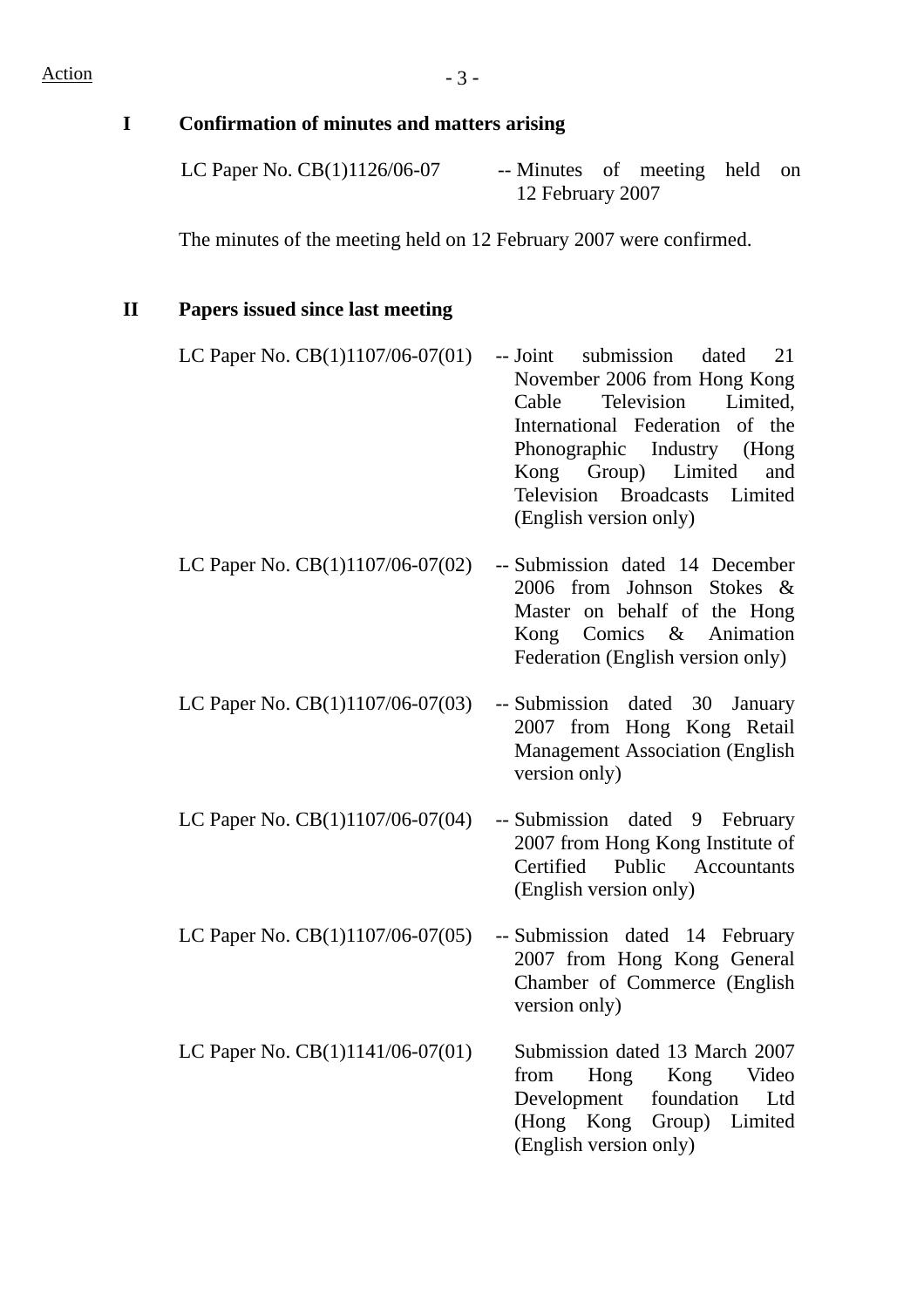| LC Paper No. $CB(1)1146/06-07(01)$ | Submission dated 14 March 2007<br>from International Federation of<br>the Phonographic Industry<br>(English version only)    |
|------------------------------------|------------------------------------------------------------------------------------------------------------------------------|
| LC Paper No. $CB(1)1154/06-07(01)$ | Submission dated 8 March 2007<br>from Hong Kong Record<br>Merchants Association<br>L <sub>td</sub><br>(Chinese version only) |

2. Members noted that the above submissions had been issued for the Bills Committee's information.

#### **III Meeting with the Administration**

|                                    | LC Paper No. $CB(1)1125/06-07(01)$ -- Information paper on "Term of<br>Copyright Protection" provided by<br>the Administration                                                                        |
|------------------------------------|-------------------------------------------------------------------------------------------------------------------------------------------------------------------------------------------------------|
| LC Paper No. $CB(1)1142/06-07(01)$ | Administration's response to<br>deputations' submissions on the<br>Copyright (Amendment) Bill 2006<br>after the Administration's<br>introduction of the proposed<br><b>Committee Stage Amendments</b> |

3. The Bills Committee deliberated (Index of proceedings attached at **Appendix**).

Business end-user copying/distribution offence

4. Members asked if the business end-user copying/distribution offence would apply only if the acts of copying for distribution or the acts of distribution were done in relation to the same copyright work. In response, the Administration said that new section 119B(1) of the Copyright Ordinance ("CO") sought to combat the infringing acts of making for distribution or distribution of infringing copies of copyright works in certain printed works which were undertaken by business end-users on a regular or frequent basis, resulting in financial loss to the copyright owners concerned. For the purpose of determining whether the infringing acts done by a business end-user were regular or frequent, the infringements done to any copyright work would be taken into account. To address the community's concern that the offence might unduly prejudice dissemination of information, no criminal liability would arise where the extent of copying or distribution did not exceed the proposed "safe harbour" perimeters. Under the proposed "safe harbour" formula, it was only when the extent of copying exceeded a given percentage of the same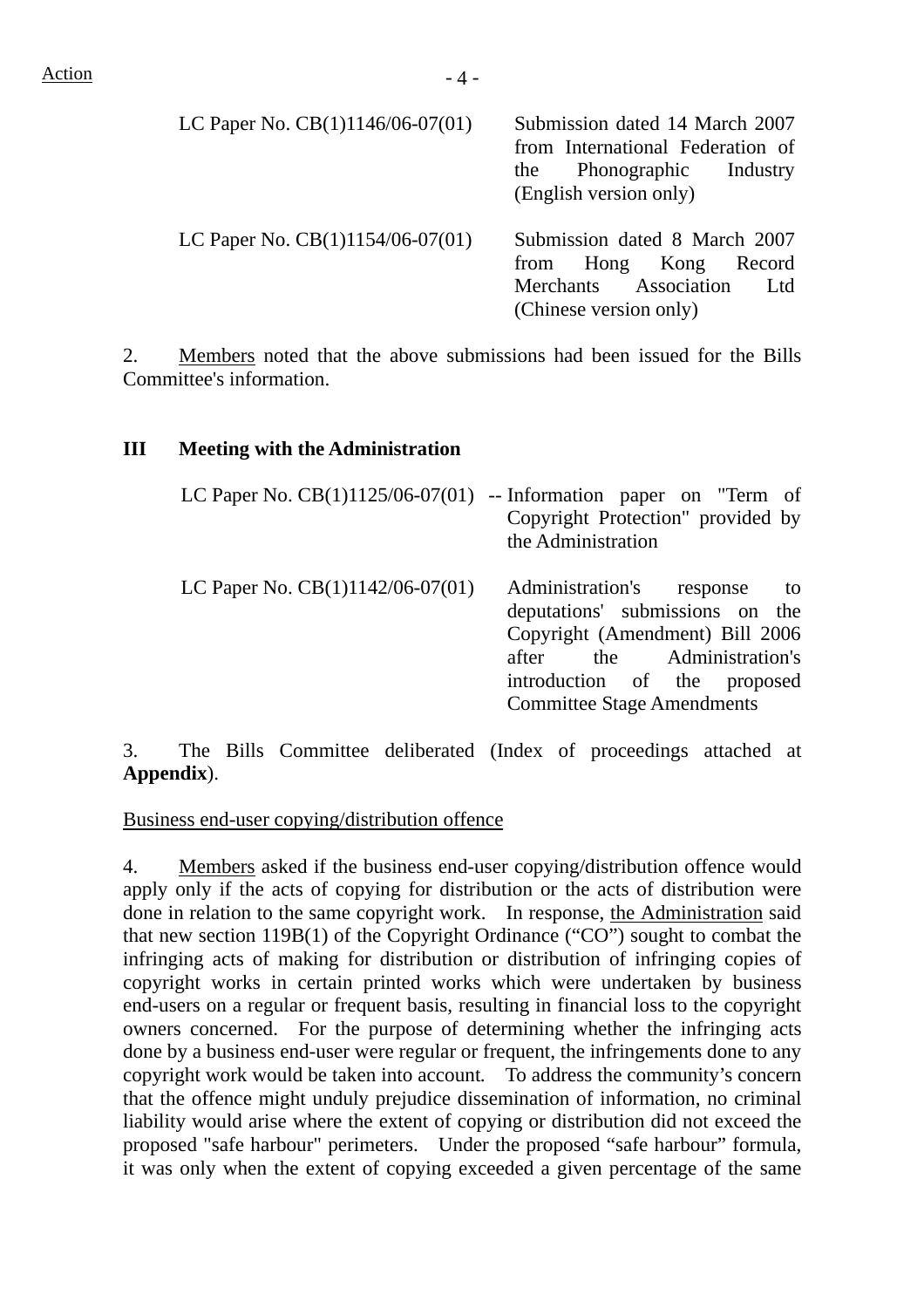book in question would the financial loss (in terms of retail revenue forgone) be counted.

### *Views on "Safe harbour" for copyright works in books*

5. In response to members' enquiry on the proposed "safe harbour" perimeters for copyright works in books, the Administration advised that the proposed business end-user copying/distribution offence would not apply if the total retail value of the infringing copies made for distribution or distributed within a 180-day period did not exceed \$8,000. Infringing copies made or distributed on a single occasion not exceeding 15% of the number of pages of a book, or cumulatively not exceeding 50% of a book within a 180-day period would not be counted for the calculation of the retail value. The Administration had taken great care to address the concern in the community about the impact that the offence might have on dissemination of information. Nevertheless, book publishers still considered the Administration's proposed "safe harbour" too lax. They had counter-proposed that the amount of retail value should not exceed \$3,000, and infringing copies made or distributed on a single occasion not exceeding 15% of the number of pages of a book, or cumulatively not exceeding 30% of a book within a 180-day period would not be counted for the calculation of the retail value. Mr Jeffrey LAM commented that the proposed "safe harbour" might not be easy to understand.

6. Ms Margaret NG said that copying and distribution of law books for sharing of information and internal circulation within a law firm or a set of barristers' chambers on a regular or frequent basis did not involve the willful intent to prejudice the legitimate interests of the copyright owners or other dishonest motive. However, where such act was done on a regular or frequent basis and the extent of copying/distribution exceeded the proposed "safe harbour" perimeters without authorization from copyright owners, the business end-users of the legal profession might be caught under proposed section 119B(1). She was concerned that the numerical threshold of the "safe harbour" provision might not meet the operational needs of barristers' chambers. Mr Ronny TONG shared her concern.

7. In response, the Administration stressed that the numerical threshold of the "safe harbour" provision sought to reflect the intention that only significant infringement was to be criminalized. The Administration said that the proposed offence aimed at combating the infringing acts of making for distribution and distributing infringing copies of copyright works. Hence, a person's mere act of making infringing copies for his own reference in business would not be covered under the proposed offence. The Administration further advised that existing section 54 of the CO provided copyright exemption for acts done for the purposes of judicial proceedings. However, if a business end-user needed to make a large number of copies of copyright works for distribution on a frequent or regular basis, he should acquire appropriate licences from the concerned copyright owners. Under existing CO, the Copyright Tribunal was established and empowered to hear and determine proceedings in case of disputes involving licensing schemes. To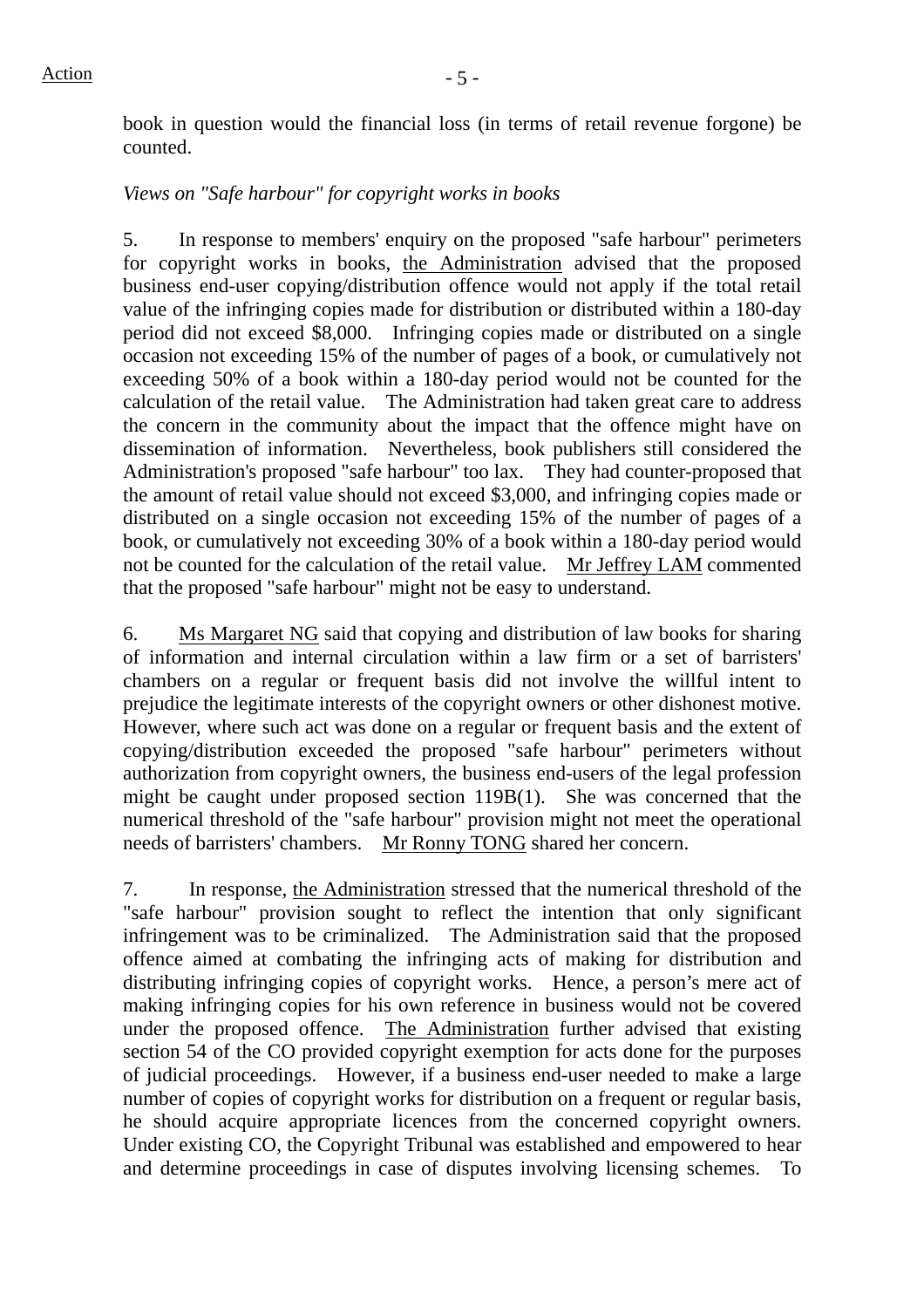avoid any adverse impact on business operations, the Administration had also proposed to provide statutory defence under a number of scenarios as stated in proposed section 119B(9) of the Bill.

8. On the suggestion that the acts of copying for distribution and distributing infringing copies of copyright works for purposes of internal discussion in the course of business should be exempted from the proposed offence provision, the Administration maintained its stance that such infringing activities should not be exempted from the offence if they constituted significant infringements.

9. Dr YEUNG Sum urged the Administration to maintain discussion with stakeholders with a view to narrowing down the differences between users groups and copyright owners on the proposed offence and the "safe harbour" formulation.

# *"Safe harbour" for distribution over Intranets or private networks*

10. The Administration pointed out that distribution of copies under the new offence also covered distribution of digital copies by email or uploading the scanned copies onto the company's Intranet for access by its staff. A separate formulation for the "safe harbour" for distribution over Intranets would be considered as such electronic distribution was very different from distribution of physical copies or distribution by emails. The Administration also considered that appropriate licensing schemes to enable users to upload copies of printed works onto private networks including Intranets must be made available before the proposed offence could take effect in relation to such means of distribution. As these issues were yet to be resolved, the application of the proposed offence to private networks would be deferred and the exclusion would be specified in the regulations to be made by the Secretary for Commerce, Industry and Technology (SCIT) under new section 119B(14). Dr YEUNG SUM considered the proposed approach acceptable.

11. The Administration was yet to formulate its position on the proposed "safe harbour" for distribution over Intranets. It would consider proposals put forward by copyright owners and consult the stakeholders before determining the way forward. Since logs showing the actual number of access to an infringing copy on an Intranet might not be readily available in all cases, the local newspaper industry had suggested that a presumption should be introduced to the effect that the number of copies made for distribution or distributed would be presumed to be 10% of the number of persons who could potentially access the infringing copy uploaded on the network. If an accused charged could produce a network log showing the actual number of persons who had actually accessed the infringing copy, he could rebut the presumption. The book publishing industry, however, advised that it was not yet ready to consider the "safe harbour" for uploading infringing copies over Intranets.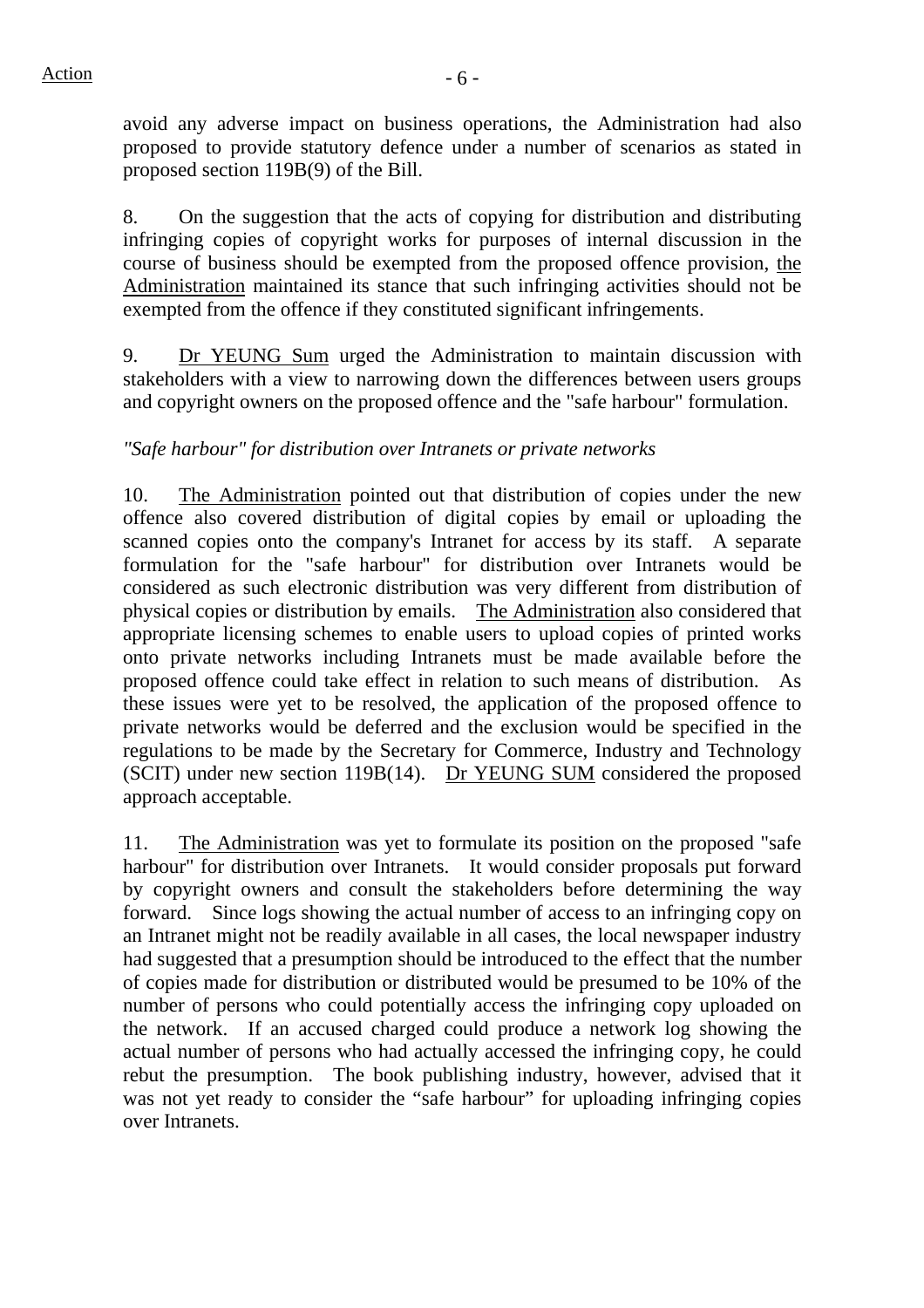12. Mr Andrew LEUNG was of the view that the presumption proposal floated by the newspaper industry should be examined with caution because criminal liability was involved. Noting that Hong Kong was making substantial progress in migrating to electronic communication and paperless transactions, Mr LEUNG considered that the proposed formulation should not be too rigid as to impede such developments.

# *Directors'/partners' liability*

13. Mr Andrew LEUNG noted that under the Bill, the directors of the body corporate or the partners of the partnership responsible for internal management would be liable if the body corporate or partnership in question had committed an infringing act of using infringing copies in the course of business or making infringing copies for distribution/ distributing infringing copies for use in business. He reiterated his concern that the directors and partners might have substantive difficulties in guarding against the unlawful act of their employees in relation to copyright infringements. Mr Jeffrey LAM shared his concern.

14. In response, the Administration said that it had taken note of the concerns raised by small and medium enterprises. In addition to proposed section 119B(8)(b), the Administration had proposed CSAs to specify clearly that if the court was satisfied that the defendant had set aside financial resources or incurred expenditure for acquisition of a sufficient number of genuine copies of the copyright work concerned or appropriate licences to make or distribute copies of the copyright work concerned, the defendant should be regarded as having discharged the evidential burden.

# **IV Any other business**

## Arrangements for the next meeting

15. Members agreed that the 23<sup>rd</sup> meeting would be held on Tuesday, 3 April 2007 at 10:45 am. To facilitate discussion, the Chairman advised that the Administration should provide (a) a full set of revised CSAs to the Bill and (b) the response to outstanding items as stated in the list of "Issues requiring follow-up action/consideration by the Administration" prepared by the Secretariat.

16. There being no other business, the meeting ended at 10:31 am.

Council Business Division 1 Legislative Council Secretariat 11 April 2007

Admin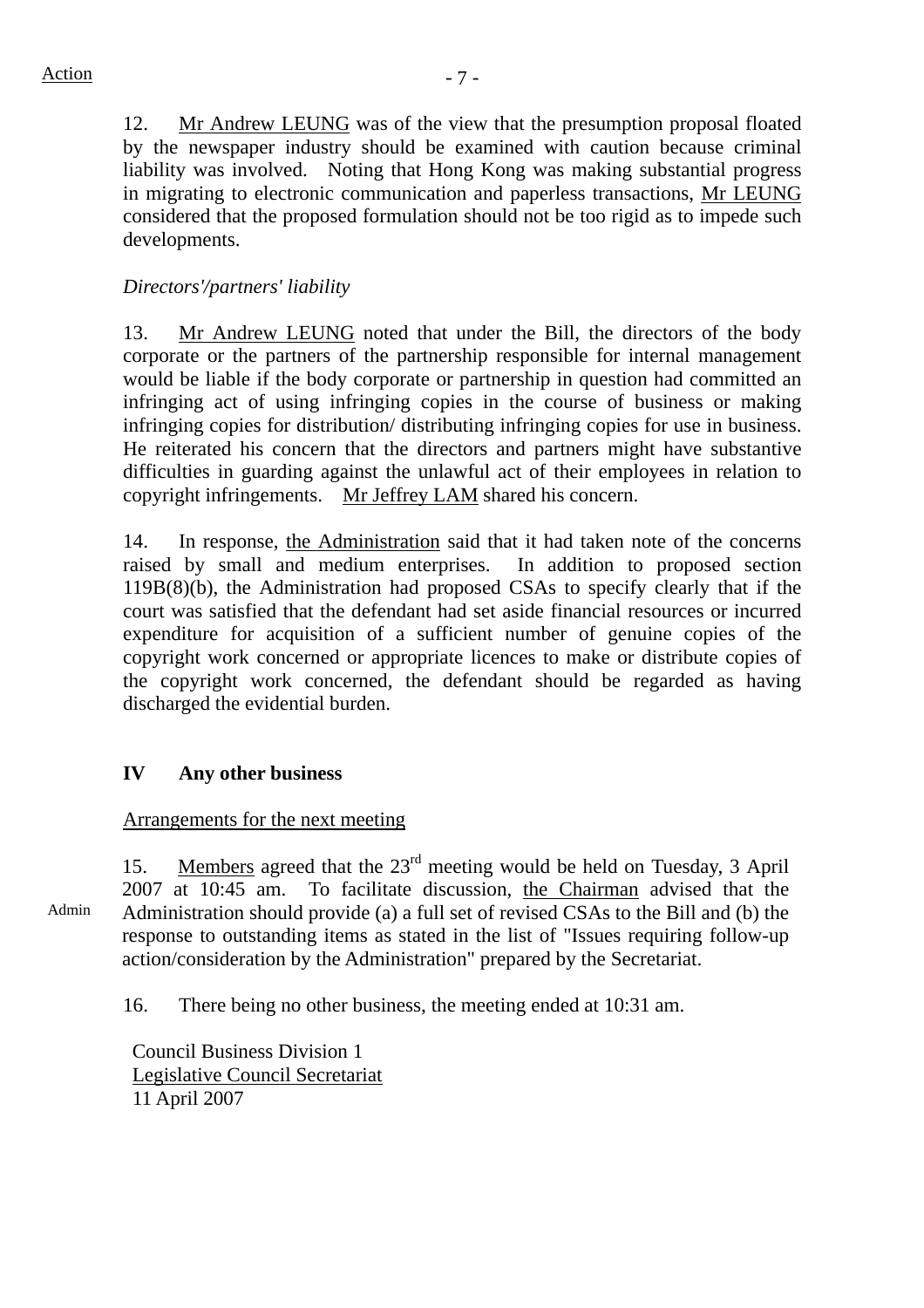### **Proceedings of the 22nd meeting of the Bills Committee on Copyright (Amendment) Bill 2006 on Thursday, 15 March 2007, at 8:30 am in Conference Room A of the Legislative Council Building**

| <b>Time</b><br><b>Marker</b> | <b>Speaker</b>                                                                                                                                                                                                                     | Subject(s)                                                                                                                                                                                                                                                                                                                                                                                                                                                                                                                                                                                                                                                                                                                                                                                                                                                                                                                                                                                                         | <b>Action</b><br><b>Required</b> |
|------------------------------|------------------------------------------------------------------------------------------------------------------------------------------------------------------------------------------------------------------------------------|--------------------------------------------------------------------------------------------------------------------------------------------------------------------------------------------------------------------------------------------------------------------------------------------------------------------------------------------------------------------------------------------------------------------------------------------------------------------------------------------------------------------------------------------------------------------------------------------------------------------------------------------------------------------------------------------------------------------------------------------------------------------------------------------------------------------------------------------------------------------------------------------------------------------------------------------------------------------------------------------------------------------|----------------------------------|
| $ 000000 -$<br>000215        | Chairman                                                                                                                                                                                                                           | Confirmation of the minutes of the $20th$<br>(a)<br>meeting on 12 February 2007 (LC Paper No.<br>CB(1)1126/06-07).<br>(b) Members noted the eight submissions issued.                                                                                                                                                                                                                                                                                                                                                                                                                                                                                                                                                                                                                                                                                                                                                                                                                                              |                                  |
| 000231<br>000951             | Administration<br>Chairman                                                                                                                                                                                                         | The Administration's briefing on the overseas<br>practices and developments regarding the term of<br>copyright<br>protection<br>(LC)<br>Paper<br>No.<br>$CB(1)1125/06-07(01)).$<br>members raised no query                                                                                                                                                                                                                                                                                                                                                                                                                                                                                                                                                                                                                                                                                                                                                                                                         |                                  |
| 012721                       | $ 000952 - A$ dministration<br>Chairman<br>Ms Audrey EU<br><b>YEUNG</b><br>Dr<br>Sum<br>Andrew<br>Mr<br><b>LEUNG</b><br>Mr<br>Jeffrey $\vert \mathbf{I} \vert$<br><b>LAM</b><br>Mr<br>Ronny<br><b>TONG</b><br>Ms<br>Margaret<br>NG | (a) The Administration's response to deputations'<br>submissions on the Copyright (Amendment)<br>Administration's<br>2006<br>after<br>the<br>Bill<br>introduction of the proposed Committee<br>Amendments (LC Paper<br>Stage<br>No.<br>$CB(1)1142/06-07(01)).$<br><b>Business end-user liability</b><br>"Safe harbour" for copyright works in books<br>(b) Ms Margaret NG's view that copying and<br>distribution of law books for sharing of<br>information and internal circulation within a<br>law firm or a set of barristers' chambers on a<br>regular or frequent basis did not involve the<br>willful intent to prejudice the legitimate<br>interests of the copyright owners or other<br>dishonest motive. However, where such act<br>was done on a regular or frequent basis and<br>exceeded the proposed "safe harbour"<br>perimeters and without authorization from<br>copyright owners, business end-users of the<br>legal profession might be caught under<br>proposed section $119B(1)$ .<br>She was |                                  |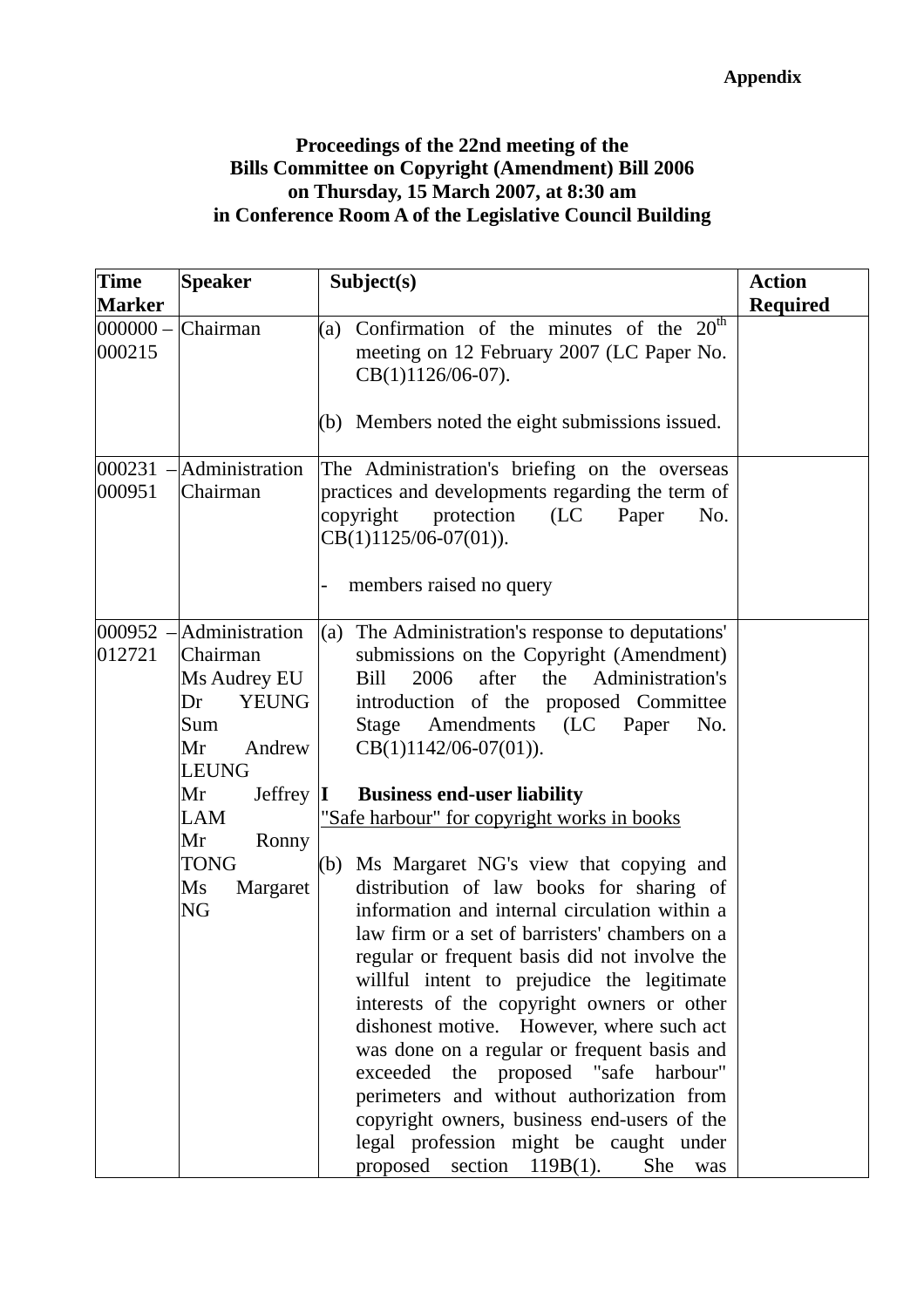| <b>Time</b><br><b>Marker</b> | <b>Speaker</b> | Subject(s)                                                                                                                                                                                                                                                                                                                                                                                                                                      | <b>Action</b><br><b>Required</b> |
|------------------------------|----------------|-------------------------------------------------------------------------------------------------------------------------------------------------------------------------------------------------------------------------------------------------------------------------------------------------------------------------------------------------------------------------------------------------------------------------------------------------|----------------------------------|
|                              |                | concerned that the numerical threshold of the<br>"safe harbour" provision might not meet the<br>operational needs of barristers' chambers.                                                                                                                                                                                                                                                                                                      |                                  |
|                              |                | (c) Dr YEUNG Sum urged the Administration to<br>maintain discussion with stakeholders on the<br>proposed offence and the "safe harbour"<br>formulation.                                                                                                                                                                                                                                                                                         |                                  |
|                              |                | Administration's advice that<br>$(d)$ The<br>the<br>numerical threshold of the "safe harbour"<br>provision sought to reflect the intention that<br>only significant infringement was to be<br>Business end-users should<br>criminalized.<br>acquire appropriate licences from<br>the<br>concerned copyright owners if they needed to<br>make copies of copyright works for their<br>business use.                                               |                                  |
|                              |                | The Administration's advice that copyright<br>(e)<br>was not infringed by anything done for the<br>purposes of judicial proceedings under<br>existing section 54 of CO.                                                                                                                                                                                                                                                                         |                                  |
|                              |                | Administration's clarification<br>The<br>(f)<br>that<br>exemption from business end-user possession<br>offence would apply to a person who<br>possessed an infringing copy of a computer<br>program, a movie, a television drama, a<br>musical sound recording, or a musical visual<br>recording) for the purpose of giving legal<br>advice in relation to the infringing copy as a<br>lawyer as provided in proposed section<br>$118(2E)(a)$ . |                                  |
|                              |                | Mr Andrew LEUNG's view that:<br>(g)<br>limited copying of a genuine copy of a<br>(i)<br>book already acquired by the company<br>(i.e. business end-user) for purposes of<br>easy reference<br>should<br>not<br>attract<br>criminal liability; and                                                                                                                                                                                               |                                  |
|                              |                |                                                                                                                                                                                                                                                                                                                                                                                                                                                 |                                  |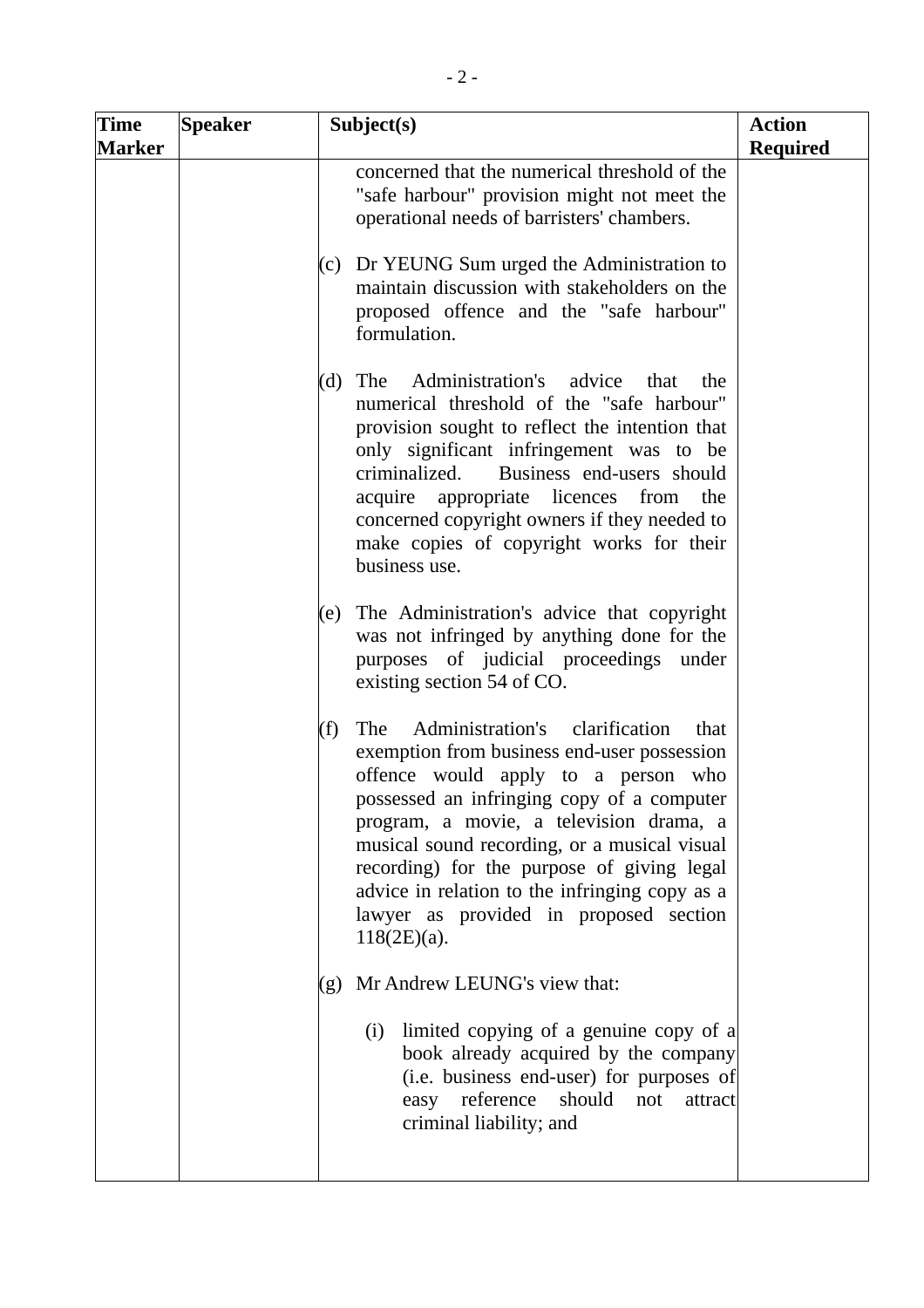| <b>Time</b><br><b>Marker</b> | <b>Speaker</b> | Subject(s)                                                                                                                                                                                                                                                                                                                                                                                                                                                                                                                                                                                                                                       | <b>Action</b><br><b>Required</b> |
|------------------------------|----------------|--------------------------------------------------------------------------------------------------------------------------------------------------------------------------------------------------------------------------------------------------------------------------------------------------------------------------------------------------------------------------------------------------------------------------------------------------------------------------------------------------------------------------------------------------------------------------------------------------------------------------------------------------|----------------------------------|
|                              |                | (ii) the existing legislation had already<br>channels<br>provided<br>adequate<br>for<br>copyright owners of printed works to<br>issue civil proceedings for financial loss<br>due to copyright infringement.                                                                                                                                                                                                                                                                                                                                                                                                                                     |                                  |
|                              |                | The Administration's clarification that new<br>(h)<br>section 119B(1) would only apply<br>to<br>infringing acts of copying for distribution or<br>distribution of infringing copies of copyright<br>works in certain printed works undertaken by<br>business end-users on a regular or frequent<br>basis and resulted in financial loss to the<br>copyright owners concerned.                                                                                                                                                                                                                                                                    |                                  |
|                              |                | "Safe harbour" for distribution over Intranets                                                                                                                                                                                                                                                                                                                                                                                                                                                                                                                                                                                                   |                                  |
|                              |                | The Administration's advice that<br>(i)<br>(i) distribution of copies under the new<br>offence would also cover distribution of<br>digital copies by email or uploading the<br>scanned copies onto the company's<br>Intranet for access by its staff;<br>(ii) it would be necessary to formulate a<br>separate "safe harbour" for distribution<br>over Intranets.<br>Besides, appropriate<br>licensing schemes to enable users to<br>upload copies of printed works onto<br>private networks including Intranets<br>must be made available before the<br>proposed offence could take effect in<br>relation to such means of distribution;<br>and |                                  |
|                              |                | (iii) the Administration would specify the<br>deferred<br>application<br>arrangement,<br>which would apply to all business<br>end-users, in the regulations to be made<br>by the Secretary for Commerce,<br>Industry and Technology (SCIT) under<br>new section $119B(14)$ .                                                                                                                                                                                                                                                                                                                                                                     |                                  |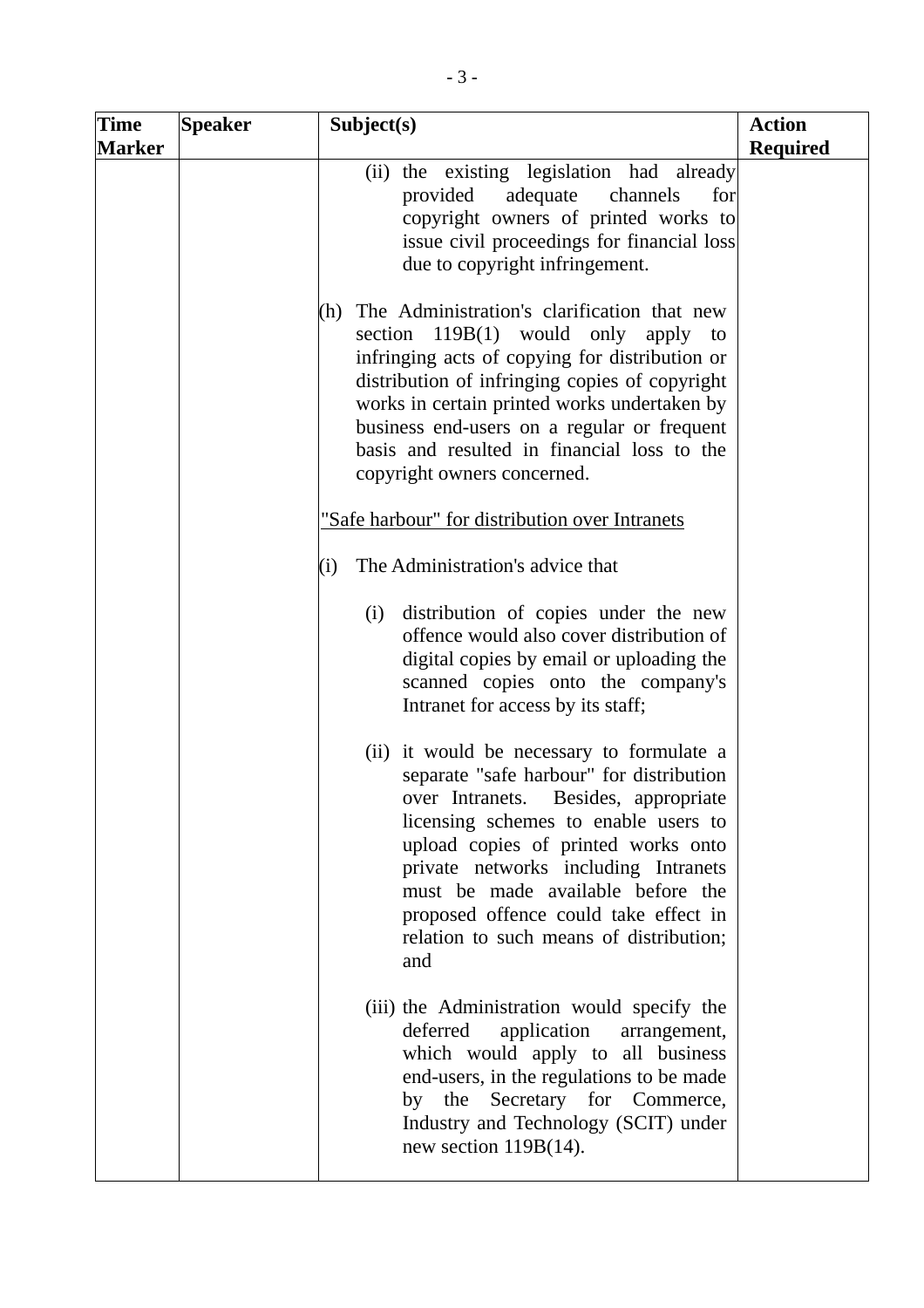| <b>Time</b>   | <b>Speaker</b> |                  | Subject(s)                                                                                                                                                                                                                                                                                             | <b>Action</b>   |
|---------------|----------------|------------------|--------------------------------------------------------------------------------------------------------------------------------------------------------------------------------------------------------------------------------------------------------------------------------------------------------|-----------------|
| <b>Marker</b> |                |                  |                                                                                                                                                                                                                                                                                                        | <b>Required</b> |
|               |                | (j)              | Dr YEUNG SUM urged the Administration                                                                                                                                                                                                                                                                  |                 |
|               |                |                  | to maintain dialogue with stakeholders.                                                                                                                                                                                                                                                                |                 |
|               |                | (k)              | The Administration's advice that it had not<br>taken a position on the proposed "safe<br>harbour" applicable to distribution over<br>Intranet and further consultation would be<br>required on this subject, as well as the setting<br>up of appropriate licensing schemes.                            |                 |
|               |                | $\left(1\right)$ | Members noted the suggestion of the local<br>newspaper industry to adopt a presumption<br>approach on the extent of distribution over<br>the Intranet; and that the book publishing<br>industry was not yet ready to consider the<br>"safe harbour" for uploading infringing<br>copies over Intranets. |                 |
|               |                |                  | $(m)$ Mr Andrew LEUNG's view that                                                                                                                                                                                                                                                                      |                 |
|               |                |                  | (i) the newspaper industry's proposal on<br>the basis of presumption should be<br>examined in a cautious manner;                                                                                                                                                                                       |                 |
|               |                |                  | (ii) the Administration should<br>continue<br>discussion<br>industries<br>with<br>the<br>concerned; and                                                                                                                                                                                                |                 |
|               |                |                  | (iii) the proposed formulation should not be<br>too rigid so as to facilitate paperless<br>transactions in Hong Kong.                                                                                                                                                                                  |                 |
|               |                |                  | Directors'/partners' liability                                                                                                                                                                                                                                                                         |                 |
|               |                | (n)              | Mr Andrew LEUNG's concern that the<br>directors and partners might not have the<br>knowledge to safeguard against the unlawful<br>act of their employees in relation to copyright<br>infringements.                                                                                                    |                 |
|               |                | (0)              | Discussion of possible scenarios in which a<br>director/partner might be criminally liable for<br>the offence of copying for distribution or<br>distribution of infringing copies of copyright                                                                                                         |                 |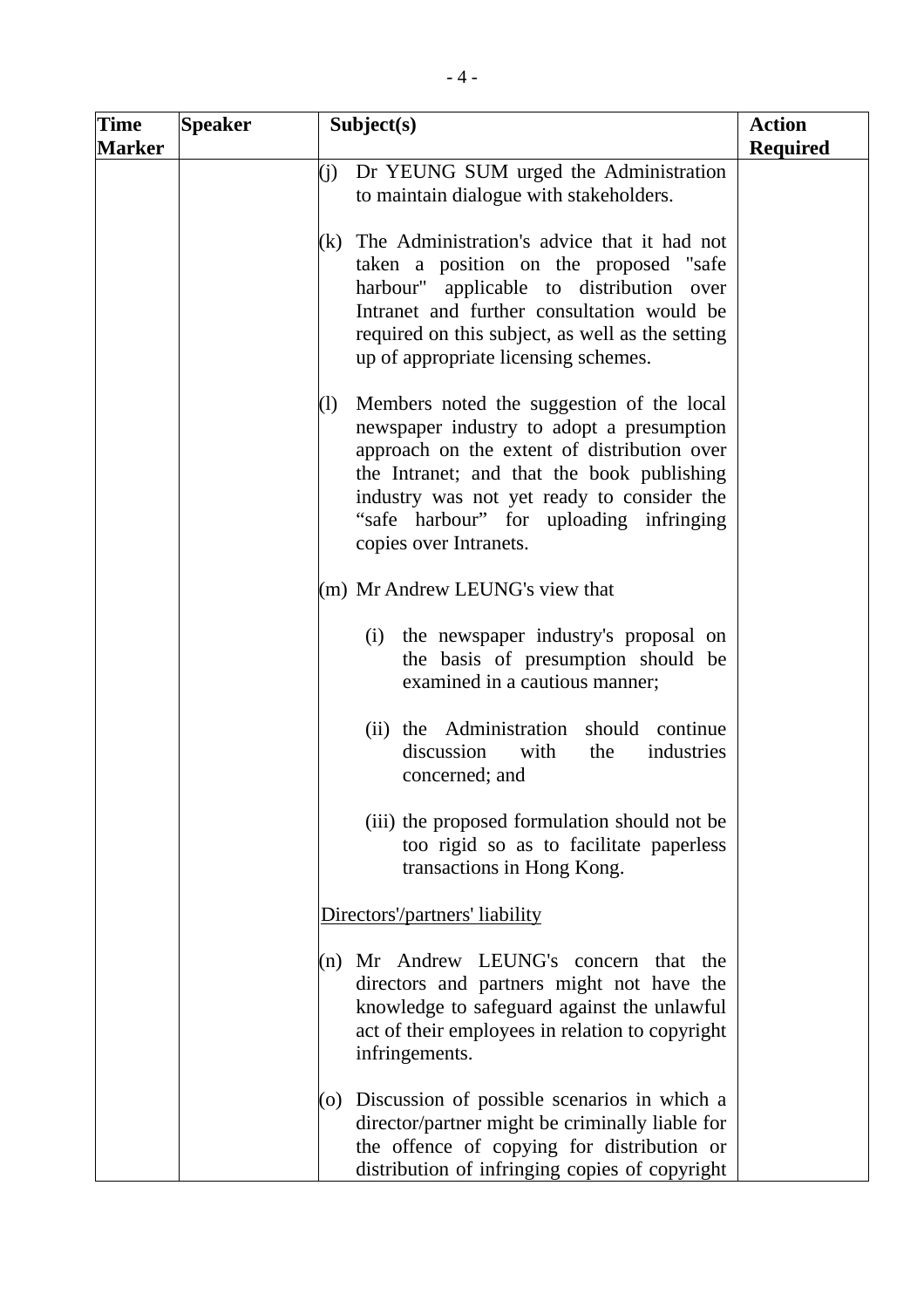| <b>Time</b><br><b>Marker</b> | <b>Speaker</b>                       | Subject(s)                                                                                                                                                                                                                                                                                                                                                                                                                                                                                   | <b>Action</b><br><b>Required</b> |
|------------------------------|--------------------------------------|----------------------------------------------------------------------------------------------------------------------------------------------------------------------------------------------------------------------------------------------------------------------------------------------------------------------------------------------------------------------------------------------------------------------------------------------------------------------------------------------|----------------------------------|
|                              |                                      | works of certain printed work                                                                                                                                                                                                                                                                                                                                                                                                                                                                |                                  |
|                              |                                      | (p) Mr Jeffrey LAM's concern that directors and<br>partners might fall into the criminal net<br>inadvertently since the proposed "safe<br>harbour" might not be easy to understand.                                                                                                                                                                                                                                                                                                          |                                  |
|                              |                                      | (q) Mr Jeffrey LAM's suggestion that copying<br>and distribution of books for purposes of<br>internal reference in the course of business<br>should be exempted from the proposed<br>offence provision.                                                                                                                                                                                                                                                                                      |                                  |
|                              |                                      | The Administration's advice that it had<br>(r)<br>proposed CSAs to specify clearly that if the<br>court was satisfied that the defendant had set<br>financial resources or<br>aside<br>incurred<br>expenditure for acquisition of a sufficient<br>number of genuine copies of the copyright<br>work concerned or appropriate licences to<br>make or distribute copies of the copyright<br>work concerned, the defendant should be<br>regarded as having discharged the evidential<br>burden. |                                  |
| 012931                       | $012853$ -Administration<br>Chairman | $\mathbf{I}$<br>Rental rights for film and comic books<br>Members raised no query                                                                                                                                                                                                                                                                                                                                                                                                            |                                  |
|                              |                                      |                                                                                                                                                                                                                                                                                                                                                                                                                                                                                              |                                  |
| 012932<br>014709             | Administration<br>Chairman           | <b>III</b> Copyright Exemption<br>Fair dealing for education                                                                                                                                                                                                                                                                                                                                                                                                                                 |                                  |
|                              |                                      | Members raised no query                                                                                                                                                                                                                                                                                                                                                                                                                                                                      |                                  |
|                              |                                      | Retention<br>of section<br>45(2)<br>related<br>and<br>amendments to section 41A                                                                                                                                                                                                                                                                                                                                                                                                              |                                  |
|                              |                                      | Members raised no query                                                                                                                                                                                                                                                                                                                                                                                                                                                                      |                                  |
|                              |                                      | Fair dealing for public administration                                                                                                                                                                                                                                                                                                                                                                                                                                                       |                                  |
|                              |                                      | Members raised no query                                                                                                                                                                                                                                                                                                                                                                                                                                                                      |                                  |
|                              |                                      |                                                                                                                                                                                                                                                                                                                                                                                                                                                                                              |                                  |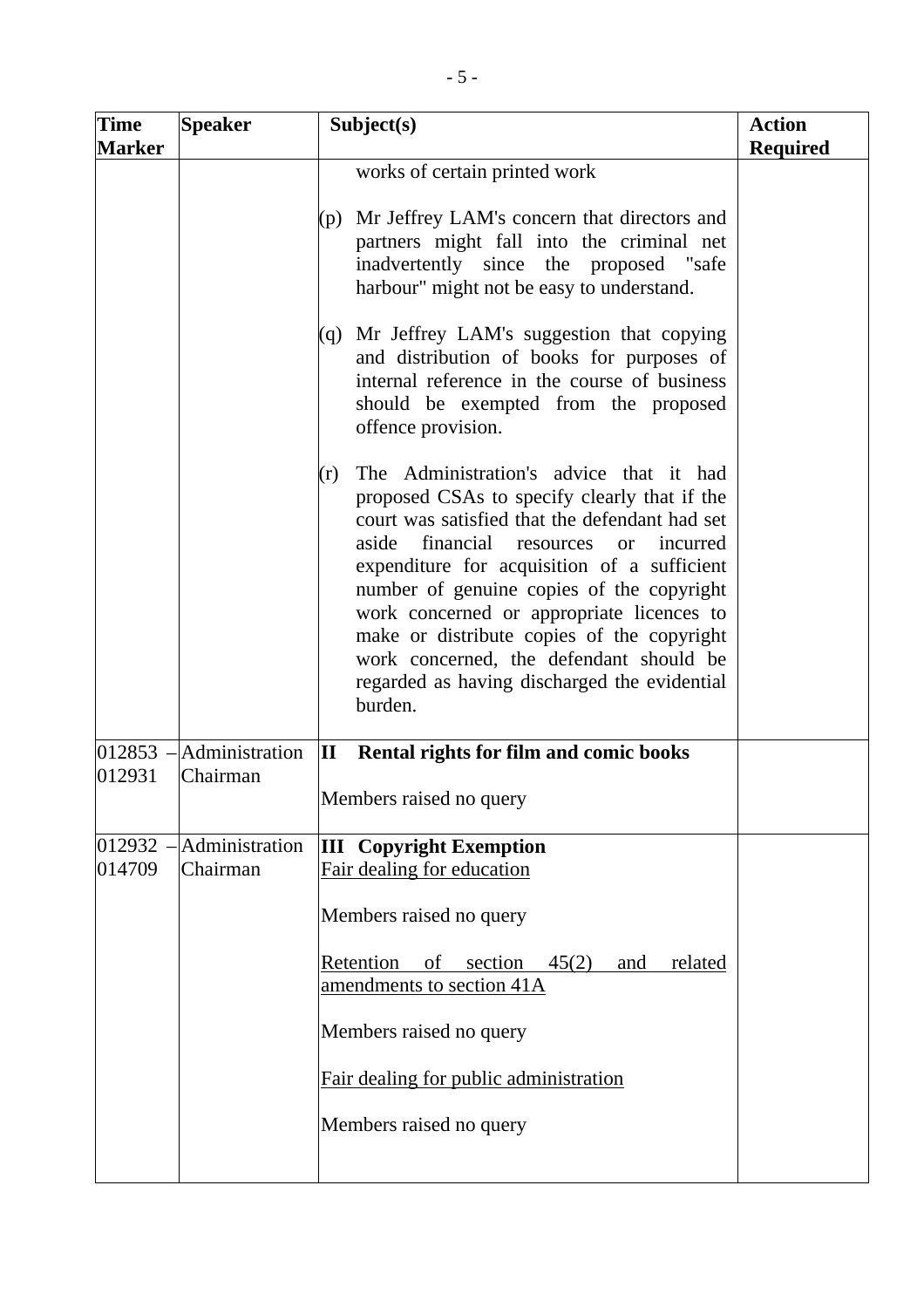| <b>Time</b><br><b>Marker</b> | <b>Speaker</b>                                | Subject(s)                                                                                                                                   | <b>Action</b><br><b>Required</b> |
|------------------------------|-----------------------------------------------|----------------------------------------------------------------------------------------------------------------------------------------------|----------------------------------|
|                              |                                               | Proposal to expand the composition of audience<br>under Section 43                                                                           |                                  |
|                              |                                               | Members raised no query                                                                                                                      |                                  |
|                              |                                               | Fair dealing provisions                                                                                                                      |                                  |
|                              |                                               | Members raised no query                                                                                                                      |                                  |
|                              |                                               | Permitted act for persons with a print disability                                                                                            |                                  |
|                              |                                               | Members raised no query                                                                                                                      |                                  |
| 014710<br>015449             | Administration<br>Chairman                    | IV Anti-circumvention provisions<br>Defence provision under section 273A                                                                     |                                  |
|                              |                                               | Members raised no query                                                                                                                      |                                  |
|                              |                                               | Rights of the creators of technological protection<br>measures                                                                               |                                  |
|                              |                                               | Members raised no query                                                                                                                      |                                  |
|                              |                                               | Exception to section 273C for time-shifting<br>purpose                                                                                       |                                  |
|                              |                                               | Members raised no query                                                                                                                      |                                  |
| 015814                       | $015450$ - $\Delta$ dministration<br>Chairman | <b>Parallel Importation</b><br>$\mathbf{V}$                                                                                                  |                                  |
|                              |                                               | Members raised no query                                                                                                                      |                                  |
| 020029                       | $015815$ -Administration<br>Chairman          | VI Others<br>Incorporation of requirements of the<br>World<br>Intellectual<br>Organization<br>(WIPO)<br>Property<br><b>Internet Treaties</b> |                                  |
|                              |                                               | Members raised no query                                                                                                                      |                                  |
|                              |                                               | Time limit for prosecutions                                                                                                                  |                                  |
|                              |                                               | Members raised no query                                                                                                                      |                                  |
|                              |                                               |                                                                                                                                              |                                  |